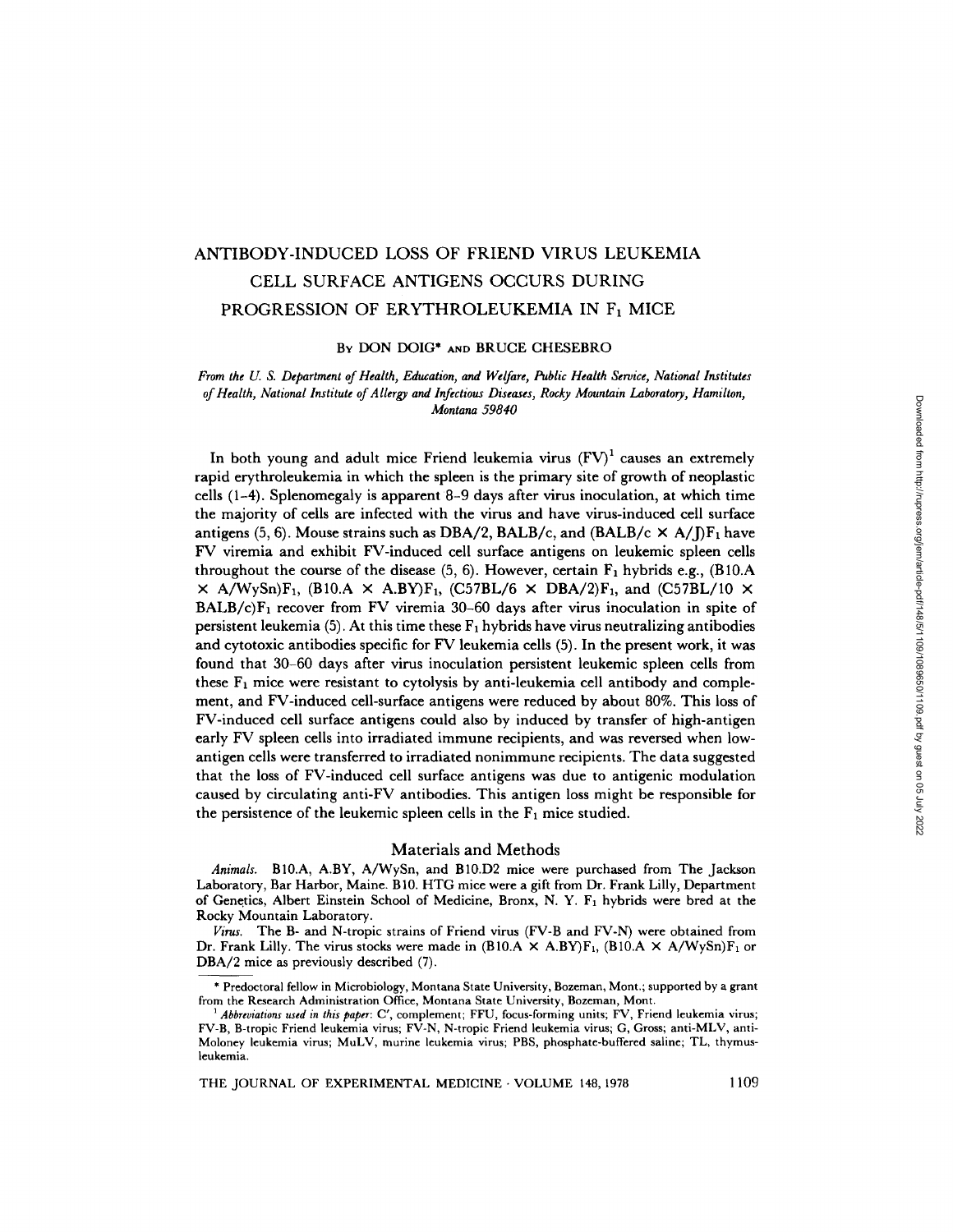*Anti-FV Sera.* (B10.A  $\times$  A.BY)F<sub>1</sub> or (B10.A  $\times$  A/WySn)F<sub>1</sub> mice which had recovered from FV-induced splenomegaly 30-60 days after FV-B inoculation (15-150 focus-forming units [FFU]) or 14-21 days after FV-N inoculation (1,500 FFU) were injected two to five times with  $20-25 \times 10^6$  leukemic spleen cells obtained from syngeneic mice 8-9 days after intravenous inoculation with 1,500 FFU of FV-B. Mice were bled from the tail 7-14 days after the last injection to obtain anti-FV sera or were used as immune recipients in cell transfer experiments.

*Anti-H-2 Sera.*  $(C57BL/10 \times BALB.B)F_1$  anti- $(B10.D2 \times BALB/c)F_1$  (anti-H-2<sup>4</sup>) and  $(B10.D2 \times BALB/c)F_1$  anti-B10.A(2R) (anti-H-2K<sup>k</sup>) sera were prepared as previously described (8). In addition, NIH contract serum D-13 (C57BL/10  $\times$  LP.R III) anti-B10.A(5R) (anti-H- $2D<sup>d</sup>$ ) was used.

*Cell Culture.* AA41 (H-2<sup>a</sup>) and Y57 (H-2<sup>b</sup>) FV-induced leukemia cell lines were grown in tissue culture as described (9). Primary cultures of leukemic spleen cells were incubated in RPMI-1640 medium with 10% fetal calf serum and  $10^{-5}$  M 2-mercaptoethanol at 0.1-7  $\times$  10<sup>6</sup> viable cells per ml.

*Antibody Plus Complement (C')-Mediated Cytotoxicity.* A two stage cytotoxicity assay in microtiter trays was carried out using mouse leukemia-cell absorbed rabbit C' and <sup>51</sup>Cr-labeled target cells as previously described (5). Target cells were normal or leukemic spleen cells, or AA41 or Y57 cell lines.

*Quantitative Absorption.* Anti-H-2 or anti-FV serum was diluted to the end of the plateau of the titration curve in the direct cytotoxicity assay. The serum was then absorbed with serial twofold dilutions of nucleated leukemic or normal spleen cells.  $1-80 \times 10^6$  cells were placed in separate centrifuge tubes and spun for 10 min at 2,000 rpm. The supernate was removed, and the cell pellet was subjected to a second (short) spin and residual supernate again removed. Then 85  $\mu$ l of diluted serum was added to each tube, and the cell pellet was suspended. The serum plus cells were incubated for 1 h at  $4^{\circ}$ C, and shaken once during this time. The cells were spun for 10 min at  $2,000$  rpm in the cold and  $25-\mu$  triplicate samples of supernate from each tube were dispensed to microtiter trays for assay of cytotoxicity.

*Membrane Immunofluorescence.* Spleen cells were harvested and erythrocytes were lysed with Tris-buffered NH<sub>4</sub>Cl for 10 min at room temperature (10). The cells were washed twice with phosphate-buffered balanced salt solution plus 2% fetal calf serum and 0.01 M NaN<sub>3</sub>. 4  $\times$  10<sup>6</sup> cells were dispensed into  $10 \times 75$ -mm tubes and spun at 1,000 rpm for 5 min. Indirect membrane immunofluorescence was assayed as previously described (8), using anti-FV sera and fluorescein-conjugated rabbit anti-mouse immunoglobulin. For the direct membrane immunofluorescence assay, fluorescein-conjugated goat anti-Moloney leukemia virus (anti-MLV) (obtained from the NCI Viral Ontology Program; Huntington Research Center, lot 5010101) was absorbed twice for 40 min at room temperature with 100 mg acetone precipitated mouse liver and spleen tissue powder per milliliter serum and spun at 30,000 rpm for 10 min. 5 #1 of absorbed serum was added to the cells to be tested and the cells were resuspended and incubated for 20 min at  $4^{\circ}$ C, then washed twice and examined with a fluorescence microscope. Cells which had visible halos or patches of membrane fluorescence were scored as positive.

*Intracellular Immunofluorescence.* 50-100  $\mu$ l of washed nucleated spleen cell suspension (2-10  $\times$  10<sup>6</sup> cells/ml) was placed on marked areas of microscope slides coated with 5% bovine serum albumin. The slides were placed in a humidity chamber, and the cells were allowed to settle onto the slide for 30 min. Then the slides were placed in acetone at  $4^{\circ}C$  for 30 min or at  $-20^{\circ}C$ for a minimum of 12 h. After removal from the acetone, slides were immediately washed in phosphate-buffered saline (PBS) at room temperature (10 min three times with constant shaking), drained, and a  $\frac{1}{40}$  dilution of absorbed fluorescein-conjugated goat anti-MLV (see above) was added. The slides were then incubated for 1 h at  $37^{\circ}$ C in a humidity chamber washed three times in PBS at room temperature, dried, mounted in buffered glycerol mounting medium, and examined with a fluorescence microscope.

*Irradiation.* Mice were given 900 rads whole-body X-irradiation with a Maximar type III 250 KV deep therapy X-ray unit. The machine delivered 19.1 rads/min at 24 inches from the target.

## Results

*Lysis of FV-Induced Leukemia Cells with Anti-FV Cytotoxic Antibody.* Previous experiments indicated that FV-induced leukemic spleen cells persisted in (B10.A  $\times$  A/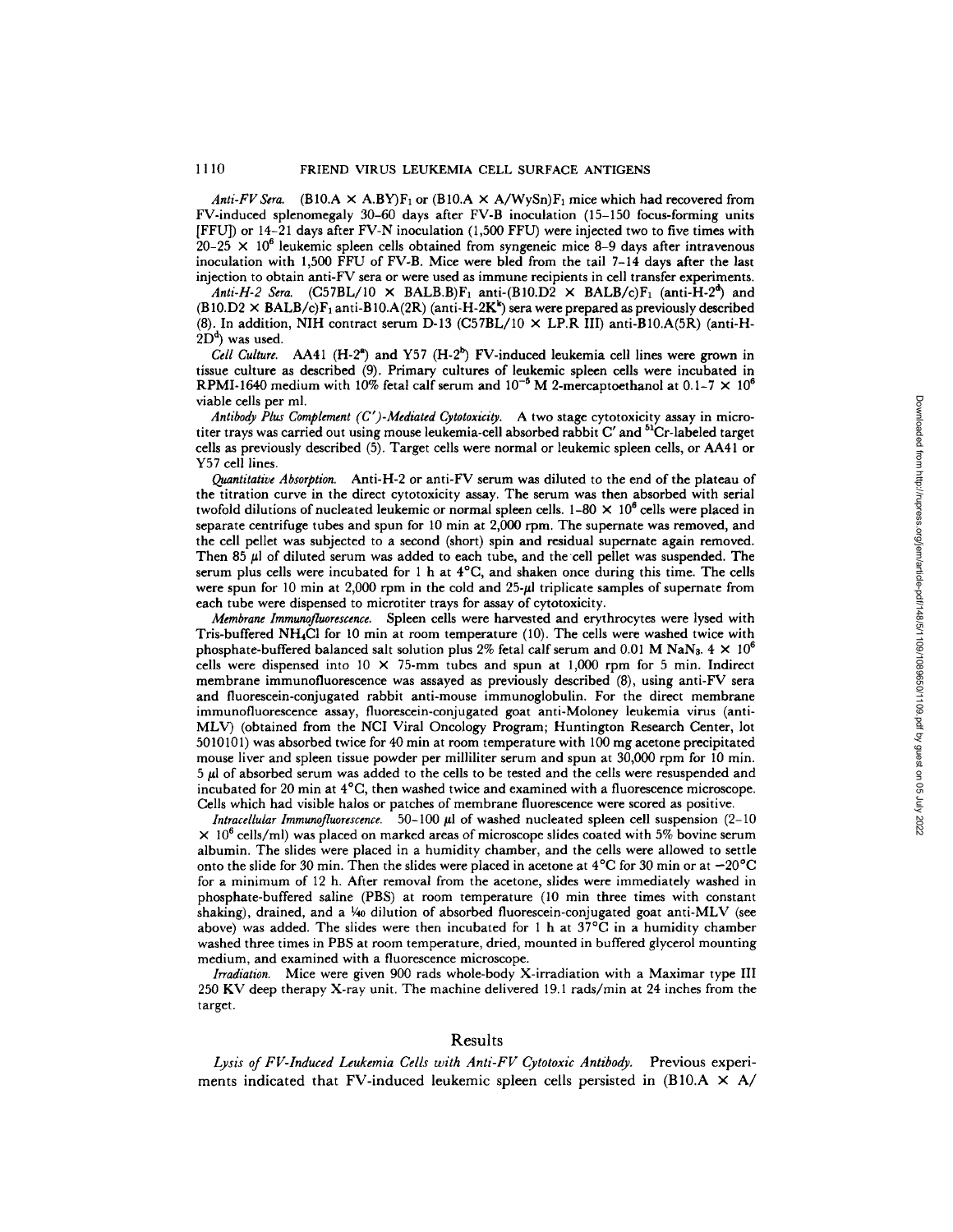

FIG. 1. Anti-FV antibody plus complement-mediated lysis of  $F_1$  spleen cells. Early (8-9 days postinfection)  $(B10.D2 \times A.BY)F_1$ ,  $(B10.A \times A.BY)F_1$ , and  $(B10.A \times A/WySn)F_1$  leukemic spleen cells; late (30-90 days postinfection)  $(B10.D2 \times A.BY)F_1$ ,  $(B6 \times A/TL^-)F_1$ ,  $(B6/TL^+ \times A)F_1$ , (B10.HTG  $\times$  A.BY)F<sub>1</sub>, (B10.A  $\times$  A/WySn)F<sub>1</sub> leukemic spleen cells; normal (B10  $\times$  A.BY)F<sub>1</sub> or  $(B10.A \times A/WySn)F_1$  spleen cells. All these  $F_1$  hybrids, which differed only for genes in or near the H-2 complex, were found to give similar results, and therefore we have combined all our data on different strains.

WySn) $F_1$  and (B10.A  $\times$  A.BY) $F_1$  mice in spite of the presence of anti-FV leukemia cell cytotoxic antibodies (5). Therefore, we wanted to determine whether leukemia cells from these mice could be lysed in vitro by anti-FV serum plus rabbit C'. High specific lysis (20-45%) was seen with leukemic spleen cells from 27 of 28 mice (96%) 8-9 days after FV-B inoculation (1,500 FFU) (Fig. 1). In contrast, leukemic spleen cells of only 5 of 31 mice 30-90 days after FV-B inoculation had greater than 20% specific lysis. These results suggested that in later stages of the disease (>30 days after FV inoculation) the leukemic spleen cells of these  $F_1$  mice had reduced amounts of FV-induced cell surface antigens.

*Quantitation of FV-Induced Cell Surface Antigens.* To quantitate and confirm this finding, the relative amount of FV-induced cell surface antigen on early (8-9 day) and late (30–90 day) (B10.A  $\times$  A/WySn)F<sub>1</sub> leukemic spleen cells was determined by quantitative absorption of cytotoxic anti-FV antisera. As seen in Fig. 2 early leukemic spleen cells had substantially more FV-induced cell surface antigen than late cells. Late leukemic spleen cells were also clearly distinguishable from normal spleen cells, and late cells were capable of clearing the serum of anti-FV antibodies. When 10 early and 10 late leukemic  $F_1$  mice were tested in the absorption assay, it was found that an average of 4.0  $\pm$  1.8  $\times$  10<sup>6</sup> early leukemic spleen cells were required to absorb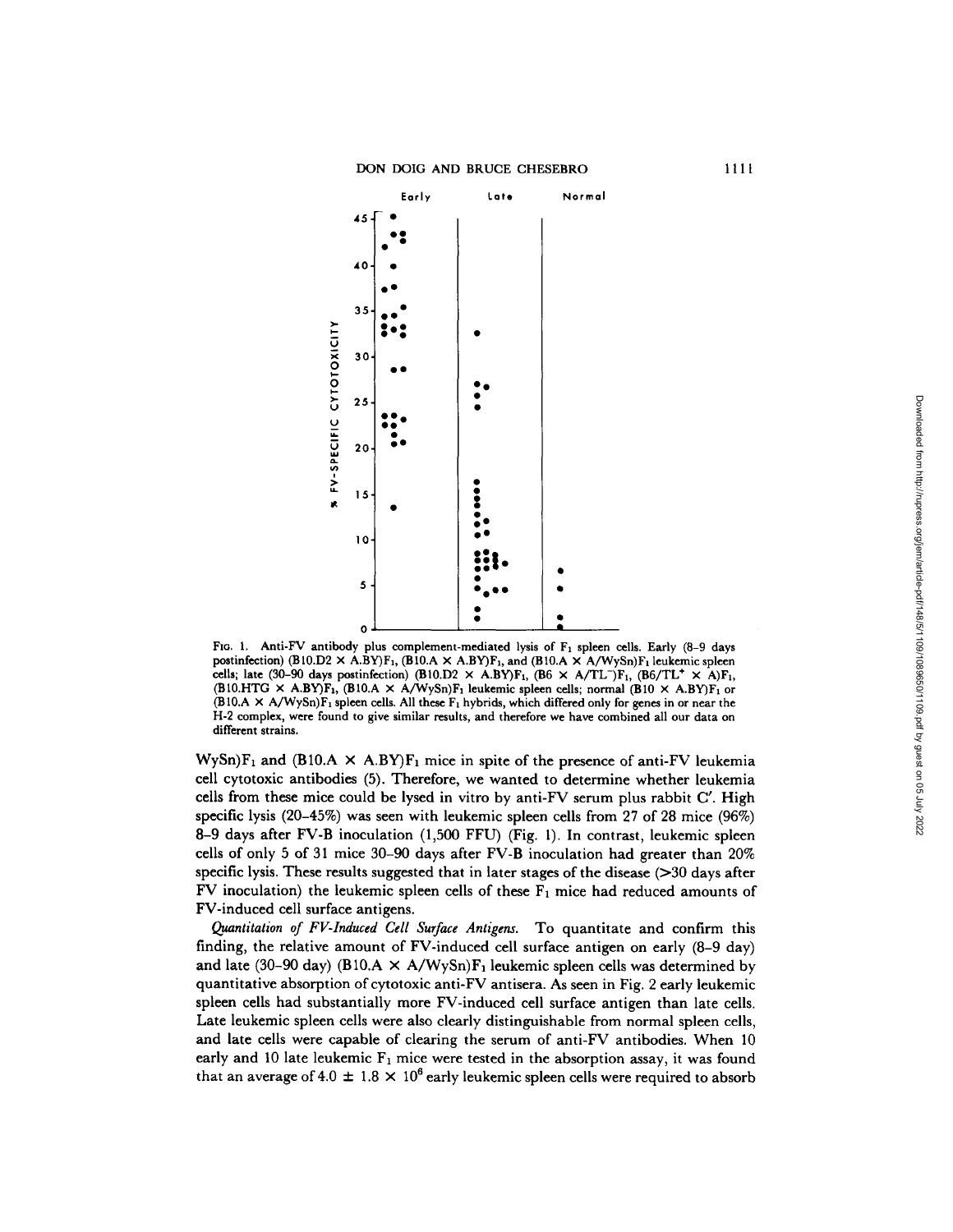

FIG. 2. Absorption of cytotoxic anti-FV serum by early and late (B10.A  $\times$  A/WySn)F<sub>1</sub> leukemic spleen cells. AA41 cells were used as targets in the cytotoxicity assay. 85  $\mu$ l of a Yoo dilution of anti-FV serum was absorbed and the cytotoxicity assay was done in triplicate. Mean percent specific cytotoxicity values are shown  $\pm$  standard error.  $\Box$ , late cells;  $\bigcirc$ , early cells;  $\Delta$ , normal cells. Unabsorbed anti-FV serum gave 41% specific cytotoxicity.

85  $\mu$ l of a 1/100 dilution of serum to 50% of maximum cytotoxicity, whereas 18.6  $\pm$  2.2  $\times$  10<sup>6</sup> late spleen cells were required to achieve a similar absorption. Thus, early spleen cells had 4.5 times more FV-induced cell surface antigen than late cells. The late spleen cells appeared to have lost 78% of their original FV-induced cell surface antigens.

*Quantitative Absorption of H-2 Surface Antigens.* We wanted to know whether FVinduced antigens were the only cell surface antigens decreased in late stages of FV leukemia. Therefore, we compared the amount of  $H-2<sup>d</sup>$  antigen on normal and leukemic spleen cells by quantitative absorption. We absorbed (C57BL/10 × BALB.B)F<sub>1</sub> anti-(B10.D2  $\times$  BALB/c)F<sub>1</sub> (anti-H-2<sup>d</sup>) serum with (B10.A  $\times$  A/  $W<sub>y</sub>Sn)F<sub>1</sub> FV$  leukemic spleen cells or normal spleen cells. No difference in absorption of anti-H-2<sup>d</sup> was seen when 8-9 day (early) leukemic spleen cells were compared with 30-90 day (late) leukemic spleen cells or with normal spleen cells (Fig. 3). The K and D region antigens of the H-2 complex were also examined separately in early, late and normal (B10.A  $\times$  A/WySn)F<sub>1</sub> mice by quantitative absorption. No changes in either H-2K or H-2D antigens were observed (data not shown).

*Fluorescent Antibody Studies.* To confirm and extend the cytotoxic antibody data with an antibody binding assay, virus-induced cell surface antigens on 8-9 day and  $>$ 30 day leukemic spleen cells from  $F_1$  mice were also studied by membrane immunofluorescence. Cells were examined using both an indirect (mouse anti-FV serum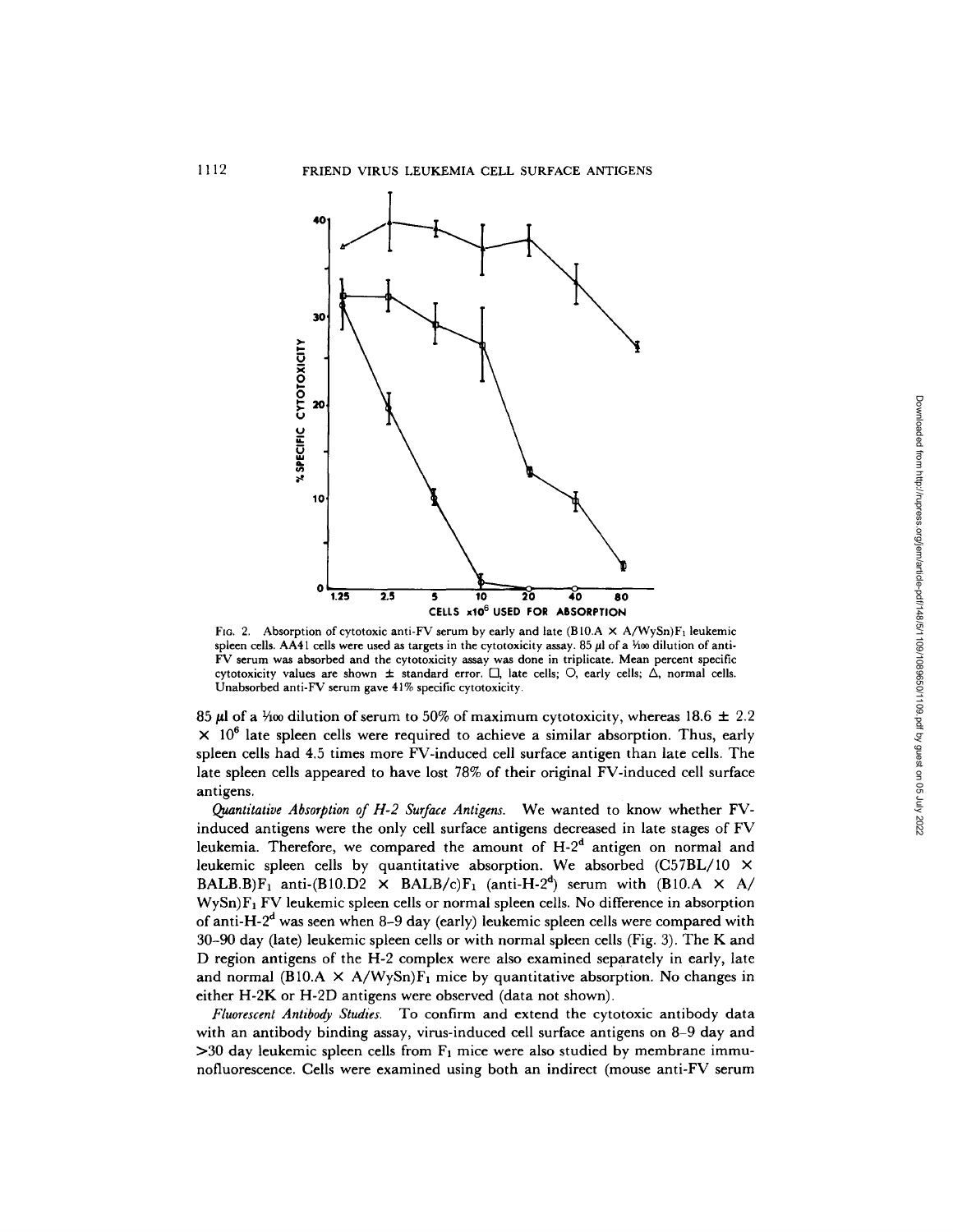

FIG. 3. Quantitative absorption of anti-H-2<sup>d</sup> antiserum by early and late leukemic spleen cells and normal spleen cells from  $(B10.A \times A/WySn)F_1$  mice. AA41 cells were used as targets in the cytotoxicity assay. 85  $\mu$ l of a 1/100 dilution of anti-H-2<sup>d</sup> serum was absorbed and the cytotoxicity assay was done in triplicate. Mean percent specific cytotoxicity values are shown  $\pm$  standard error.  $\Box$ , late (30-90 days after FV) leukemic spleen cells; O, early (8 days after FV) leukemic spleen cells;  $\Delta$ , normal spleen cells.

followed by fluorescein-conjugated rabbit anti-mouse immunoglobulin) (Fig. 4) and a direct (fluorescein-conjugated goat anti-Moloney leukemia virus) membrane fluorescence technique (Fig. 5). Good agreement was found between the mouse and goat antisera in the membrane fluorescence assay. Early (8-9 day) FV leukemic spleen cells had a high incidence of fluorescent cells (65% median) in the direct assay, however, late (>30 day) FV leukemia spleen cell populations had lower levels of fluorescent cells (median 19%) (Fig. 5). Little overlap was seen between the early and late percent positive fluorescent ranges. The results of both indirect and direct membrane immunofluorescence tests were consistent with the cytotoxie antibody and quantitative absorption data found using mouse anti-FV serum, and indicated a loss of FV-induced cell surface antigens in later stages of leukemia. Blocking of FV antigens by circulating anti-FV antibodies in the late plasma (11) was ruled out as a possible explanation for these results because the cells did not react with anti-mouse immunoglobulin in the indirect membrane fluorescence assay unless mouse anti-FV antibody was added frst (data not shown). When acetone-fixed cells were tested for the presence of virus-induced cytoplasmic antigens using fluorescein conjugated goat anti-Moloney LV (Fig. 6), early and late  $F_1$  leukemic spleen cells were indistinguishable. Early leukemic spleen cells were 50-80% positive while late leukemic spleen cells were 40-80% positive. Thus, it appeared that the loss of virus-induced cell membrane antigens from late FV leukemic spleen cells was a cell surface phenomenon since viral antigens were present in the cytoplasm of the late leukemic spleen cells.

*In Vivo Reconstitution Experiments.* The decrease in FV-induced cell surface antigens on late (B10.A  $\times$  A/WySn)F<sub>1</sub> leukemic spleen cells was found to be reversible after adoptive transfer of these cells into lethally irradiated unimmunized mice. Late  $(B10.A \times A/WySn)F_1$  hybrid leukemic spleen cells  $(H-2^{a/a})$  were injected into lethally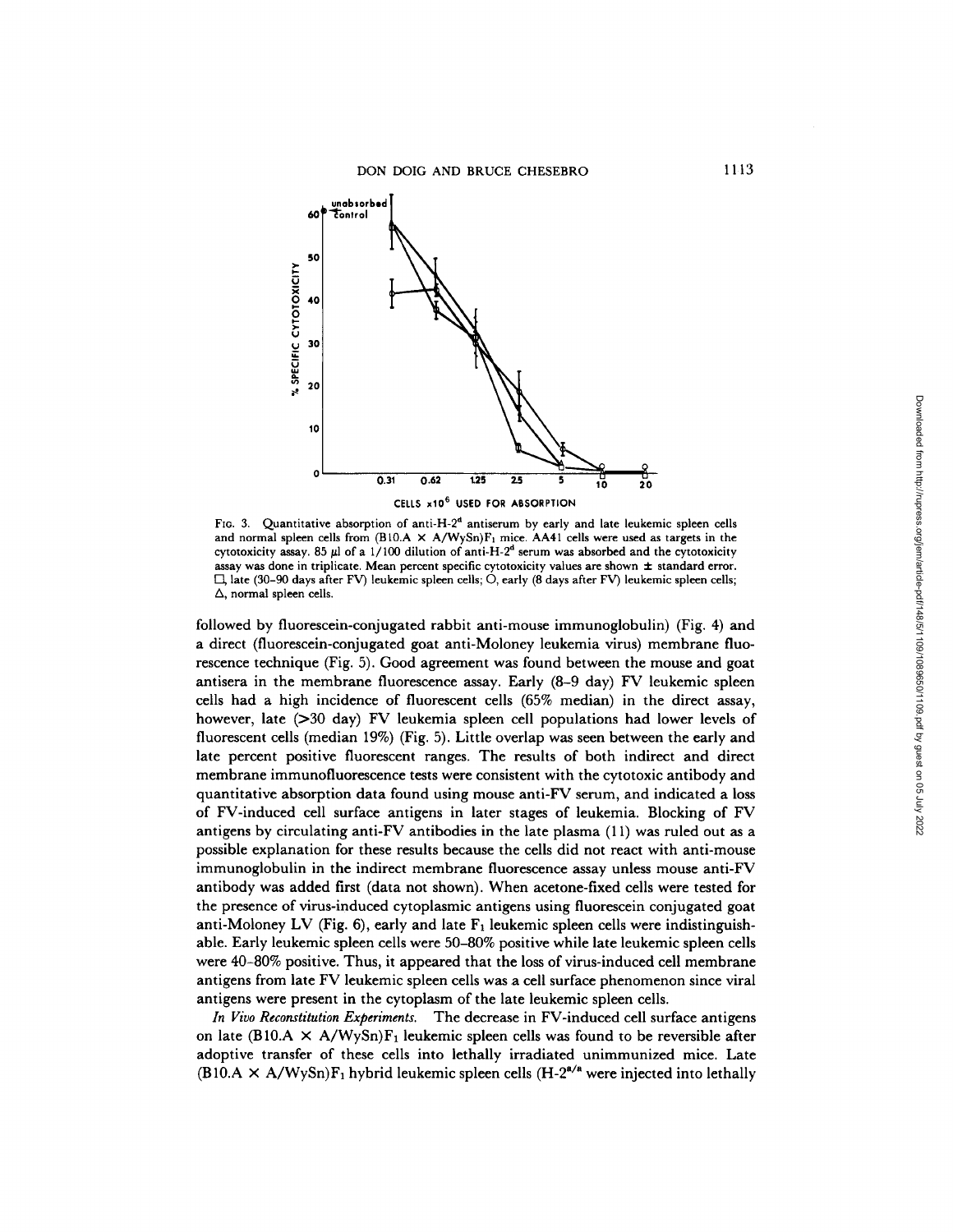

FIG. 4. Percentage of cells showing virus-specific membrane fluorescence in the indirect membrane fluorescence assay. Leukemic or normal nucleated spleen cells were reacted with either anti-FV serum or normal mouse serum, then washed and reacted with fluorescein-conjugated rabbit antimouse immunoglobulin. Percent virus-specific membrane fluorescence was calculated by subtracting the value obtained when the cells were reacted first with normal mouse serum from the value obtained with anti-FV serum. Each point represents one mouse spleen. 100-200 cells were counted per sample. Early leukemic spleen cells were 8-9 days post-FV infection from  $(B10.A \times A)F_1$  mice. Late leukemic spleen cells were 30-90 days post-FV infection from  $(B10.A \times A)F_1$ ,  $(B6/TL^+ \times$ A)F<sub>1</sub> and (B6  $\times$  A/TL<sup>-</sup>)F<sub>1</sub> mice. Normal (B10.A  $\times$  A)F<sub>1</sub> spleen cells were used as controls.

irradiated (900 rads) (B10.A  $\times$  A.BY)  $F_1$  congenic hybrids (H-2<sup>a/b</sup>). The spleens were harvested 6-7 days after injection, and the cells were analyzed by immunofluorescence for FV-induced cell-surface antigens and for FV-induced cytoplasmic antigens. As seen in Table I late  $F_1$  leukemic spleen cells transferred into unimmunized lethally irradiated recipients showed an increased percent (51-66%) of cells positive for FVspecific membrane immunofluorescence. These values were similar to those seen previously in early  $(8-9 \text{ day})$  spleen cell populations (Fig. 5). Late  $F_1$  cells transferred to immune lethally irradiated recipients failed to show this increase. Recovered leukemic cells from both immune and nonimmune recipients were found to have high levels of cytoplasmic virus-specific fluorescence (63-92%) when acetone-fixed cells were examined. This indicated that virus-infected leukemia cells were not eliminated after transfer to either type of recipient.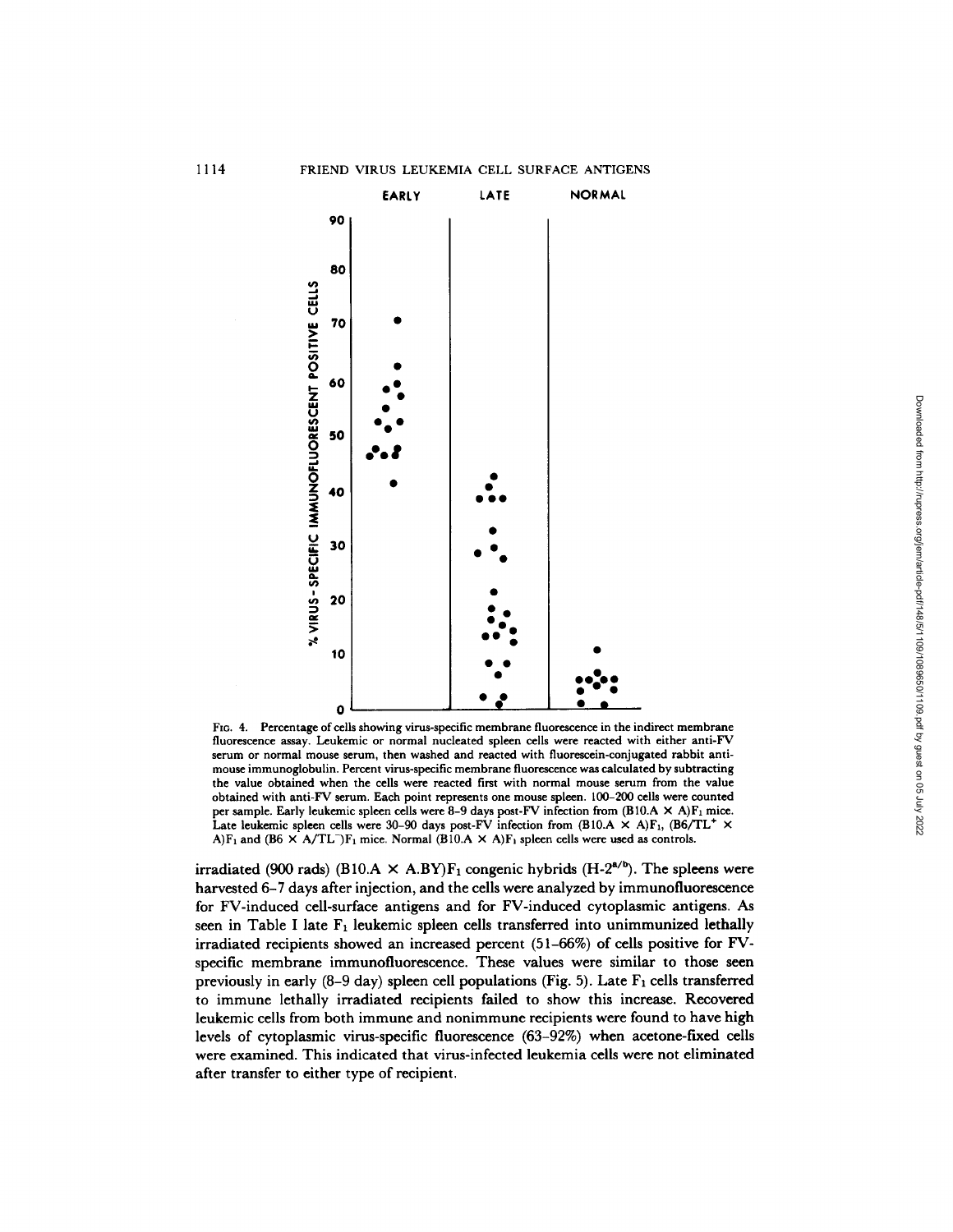

FIG. 5. Percent virus-specific membrane fluorescence in the direct assay. Leukemic or normal  $(B10.A \times A)F_1$  spleen cells were reacted directly with fluorescein-conjugated goat anti-Moloney LV serum. Early leukemic cells were 8-9 days post-FV infection. Late leukemic cells were 30-90 days post-FV infection. Each point represents one mouse spleen.

Early (8-9 day) leukemic spleen cells (66-76% positive membrane fluorescence) were similarly transferred to nonimmune and immune lethally irradiated recipients. 6-7 days after transfer into immune lethally irradiated recipients, 9-28% of recovered spleen cells were positive for membrane fluorescence (Table II). The percent of cells positive for FV-induced cell membrane antigens remained high when the early spleen cells were transferred to unimmunized lethally irradiated recipients. In both types of recipient, cytoplasmic virus-specific fluorescence was seen in 53-62% of the spleen cells recovered 6-7 days after transfer.

*In Vitro Studies.* Experiments were carried out to attempt to increase the expression of FV antigen on late  $F_1$  leukemic spleen cells by incubating the cells in vitro in the absence of antibody. Washed late FV leukemic spleen cells were placed in culture at 37°C for various times from 1 to 72 h. The late FV spleen cells failed to show an increase in virus-induced cell surface antigens beyond initial levels, as assayed by direct membrane immunofluorescence (data not shown). In converse experiments, 8-9 day (early) FV leukemic spleen cells were placed in tissue culture for 1-48 h at 37°C with high concentrations of cytotoxic anti-FV antisera (1:4 or 1:5). However, no decrease in cell surface FV-induced antigen concentration was observed (data not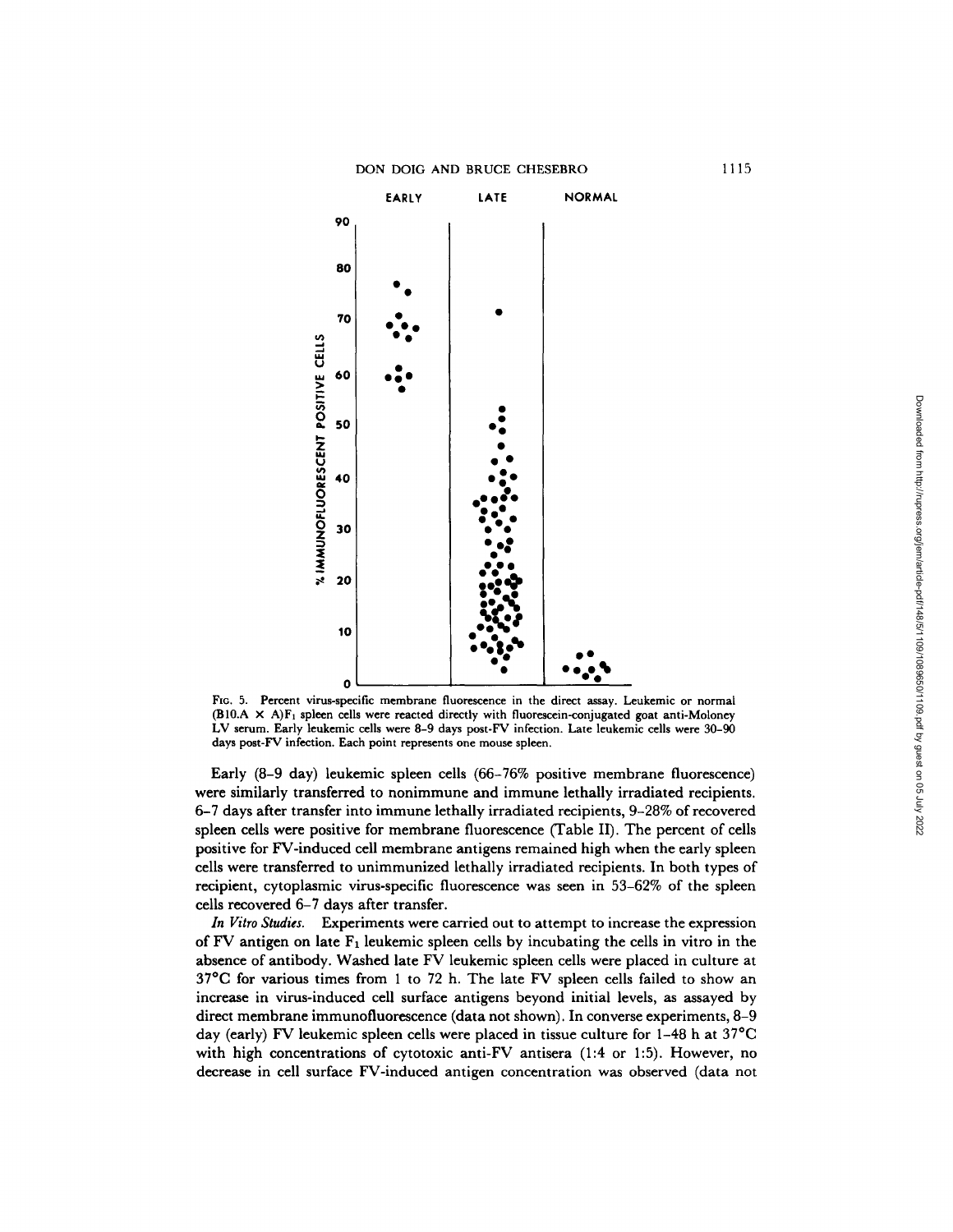

FIG. 6. Percentage of virus-specific intracellular fluorescence in acetone-fixed spleen cells from (B10.A  $\times$  A/WySn)F<sub>1</sub> mice reacted with fluorescein-conjugated goat anti-Moloney LV. Early leukemic cells were 8-9 days post-FV infection. Late leukemic cells were 30-90 days post-FV infection. Each pont represents one mouse spleen.

shown). By indirect immunofluorescence and by cytotoxicity, the antibodies appeared to bind to the cell surface and remained there for the duration of the incubation (up to 48 h). No evidence for antigenic modulation was seen. Thus, we were unable to induce increased expression of FV-induced antigens on the leukemic spleen cells nor were we able to cause an antibody-mediated decrease or modulation of FV-induced cell membrane antigens in vitro.

# Discussion

Leukemic spleen cells from (B10.A  $\times$  A.BY)F<sub>1</sub> and (B10.A  $\times$  A/WySn)F<sub>1</sub> mice had reduced amounts of FV-induced cell surface antigen 30-90 days after FV inoculation as compared to cells taken 8-9 days after inoculation. This was shown with fluorescent antibody, quantitative absorption and antibody plus C' cytotoxicity. In vivo blocking of FV antigens by anti-FV antibody was ruled out as an explanation for these results by the indirect membrane fluorescence assay, which indicated that cells did not react with anti-immunoglobulin unless anti-FV antibody was added first. When FV-induced cell surface antigens were lost intracellular FV-induced antigens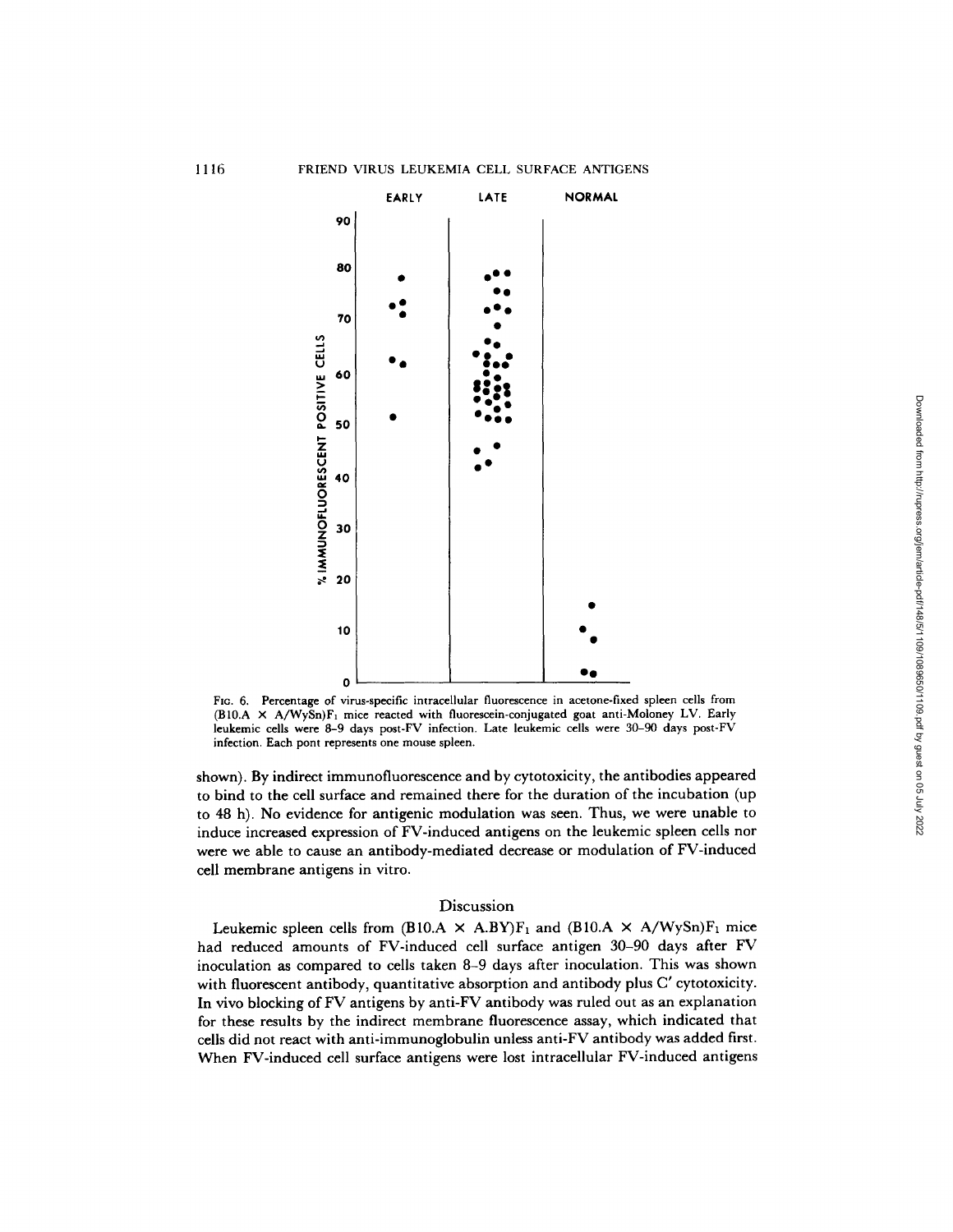## DON DOIG AND BRUCE CHESEBRO

#### TABLE I

# *In Vivo Reappearance of FV-Induced Cell Surface Antigens on Late F1 Leukemic Spleen Cells*

| Experiment | Membrane fluorescence* |                                   |                               |
|------------|------------------------|-----------------------------------|-------------------------------|
|            | Donor                  | 900 rad Nonim-<br>mune recipients | 900 rad Immune<br>recipients‡ |
|            |                        | %                                 |                               |
|            | 36                     | 57                                | 15                            |
|            | 37                     | 61                                | 30                            |
| 3          | 6                      | 51, 54, 51                        | 17, 18                        |
|            | 19                     | 59, 54                            | 18, 25                        |
| 5          | 38                     | 66                                | NT§                           |
| 6          | 8                      | 51                                | NT                            |

\* Late (30-90 days) (B10.A  $\times$  A/WySn)F<sub>1</sub> leukemic spleen cells (1-3  $\times$  10<sup>7</sup>) were transferred into lethally irradiated (900 rads) congenic (B10.A ×  $A.BY)F<sub>1</sub>$  hybrids which were either normal or previously immunized against FV-induced cell surface antigens. Recipient spleen cells were examined for viral antigens by immunofluorescence 6-7 days after cell transfer. Percent of cells showing direct membrane immune fluorescence with fluoreseeinated goat anti-Moloney LV serum. 100-200 cells were counted per population. All spleen cells recovered from donor mice or from recipient mice 6-7 days after transfer had high percentages of cells (63-92%) which were positive for cytoplasmic viral antigens by immunofluorescence analysis of acetone-fixed cells. In both types of recipients the spleen cells were of donor H-2 type as determined by direct eytotoxicity typing.

 $\ddagger$  (B10.A  $\times$  A.BY)F<sub>1</sub> mice which had recovered from FV leukemia were repeatedly boosted with 8-day syngeneic leukemic spleen cells, and had high titers of circulating anti-FV cytotoxic antibodies at the time of irradiation. § NT, not tested.

#### **TABLE** II

*FV-Induced Cell Surface Antigen Loss on Early (8-9 Day) Leukemic Spleen Cells Transferred to Lethally Irradiated Immune Recipients* 

| Experiment | Membrane fluorescence* |                                   |                               |
|------------|------------------------|-----------------------------------|-------------------------------|
|            | Donor                  | 900 rad Nonim-<br>mune recipients | 900 rad Immune<br>recipients‡ |
|            |                        | %                                 |                               |
|            | 70                     | 60, 63                            | 9, 20                         |
| 2          | 66                     | 66                                | 10, 17                        |
| 3          | 76                     | 75, 70                            | 26, 18                        |
|            | 68                     | 66, 64                            | 13, 28                        |

\* 8-9 day (early) (B10.A  $\times$  A/WySn)F<sub>1</sub> leukemic spleen cells (1-3  $\times$  10<sup>7</sup>) were transferred into lethally irradiated (900 rads) congenic (B10.A X A.BY)F1 hybrids which were either normal or previously immunized against FV-induced cell surface antigens. Recipient spleen cells were examined for viral antigens by immunofluorescence 6-7 days after cell transfer. Percent of cells showing direct membrane immune fluorescence with fluoresceinated goat anti-Moloney LV serum. All spleen cells recovered from donor mice or from recipient mice 6-7 days after transfer had high percentages of cells (53-62%) which were positive for cytoplasmic viral antigens by immunofluorescence analysis of acetone-fixed cells.

 $\ddagger$  (B10.A × A.BY)F<sub>1</sub> mice which had recovered from FV leukemia were repeatedly boosted with 8-day syngeneic leukemic spleen cells, and had high titers of circulating anti-FV cytotoxic antibodies at the time of irradiation.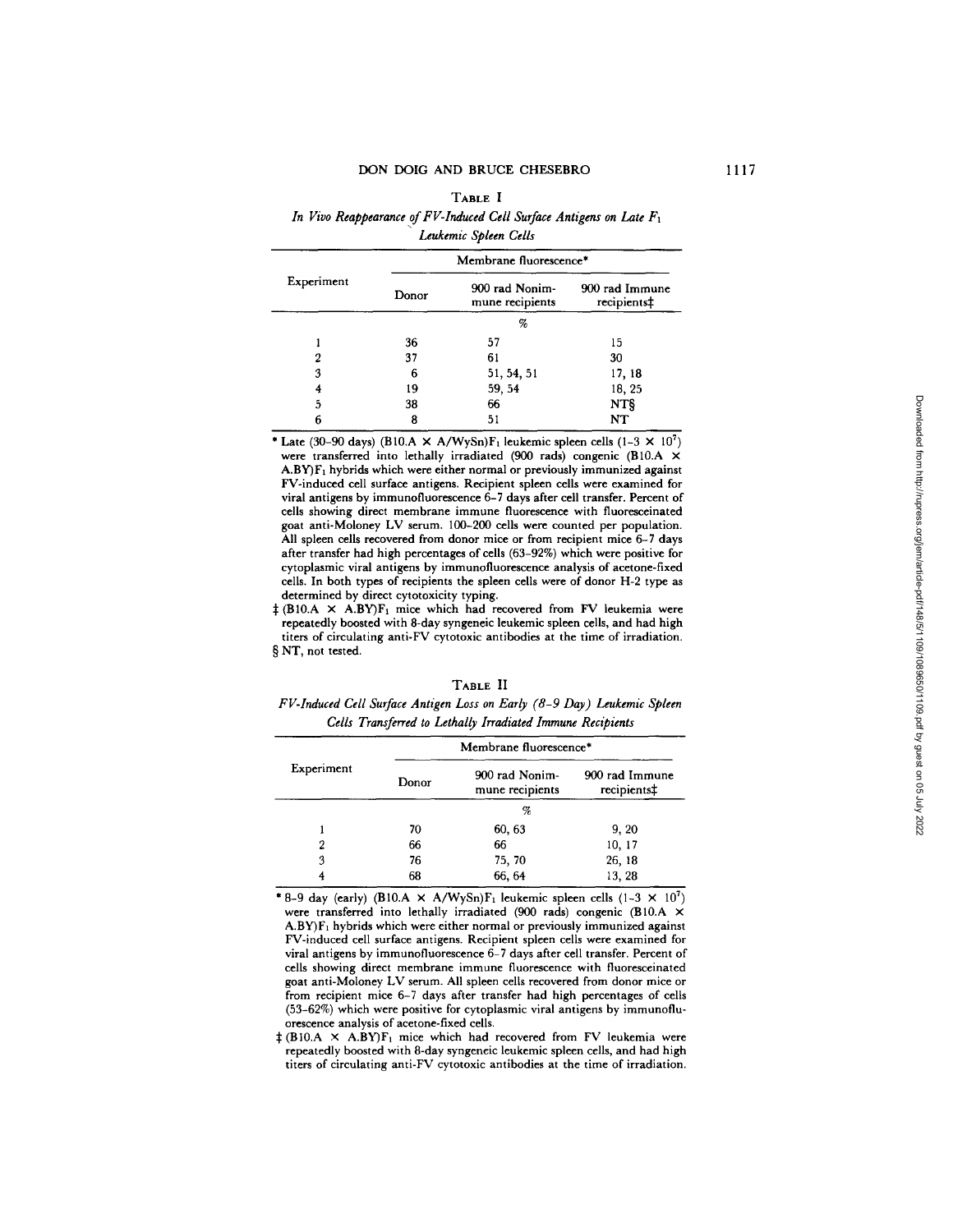# 1118 FRIEND VIRUS LEUKEMIA CELL SURFACE ANTIGENS

were still present. The membrane antigen loss observed appeared to be specific for FV antigens since there was no concomitant change in the expression of H-2 antigens at 8-9 and >30 days, as determined by quantitative absorption. The loss of FV-induced cell surface antigens on late leukemic spleen cells was seen only with  $F_1$  hybrids which had B10.A or other B10 congenic mice as one parent. The A.BY and A/WySn parents did not lose FV-induced cell surface antigens in late stages of the disease.<sup>2</sup>

Evidence for the reversibility of the loss of FV-induced cell membrane antigens was obtained by transferring late leukemic spleen cells to lethally irradiated recipients. FV-induced cell surface antigens reappeared within 6-7 days after transfer of late leukemic spleen cells to nonimmune irradiated hosts, but failed to reappear if the irradiated host had been previously immunized against FV leukemic spleen cells. Conversely, 8-9 day leukemic spleen cells expressing high levels of FV-induced cell surface antigens lost antigen 6-7 days after transfer to previously immune irradiated recipients, but failed to lose antigen when transferred to normal irradiated recipients. These results suggested an involvement of the anti-viral immune response in the induction or maintenance of FV-induced cell-surface antigen loss in the irradiated immune recipients. Preliminary data suggest that similar immune mechansims may also be responsible for the loss of FV-induced antigens seen in late stages of FV leukemia in (B10.A  $\times$  A/WySn)F<sub>1</sub> mice. The F<sub>1</sub> hybrid mice have demonstrable circulating cytotoxic anti-leukemia cell antibody 30 days or later after FV infection, and the time course of FV antigen loss corresponds with the rise in circulating cytotoxic antibody titer.<sup>2</sup> Furthermore, A.BY and A/WySn parents of these  $F_1$  hybrids which do not develop circulating cytotoxic anti-leukemia cell antibodies, do not show a decrease in FV-induced cell surface antigen during the course of the disease.

The mechanism of the reappearance of FV antigen on the late leukemic spleen cells injected into irradiated recipients is not completely clear. Antigen may be re-expressed on the original low antigen donor cell population and their progeny, or residual antigen positive leukemic cells may grow out after transfer to irradiated recipients. However, preliminary data indicate that pretreatment of the late leukemic spleen cell population with anti-FV antisera plus C' to kill residual antigen positive cells prior to injection into irradiated nonimmune recipients does not alter antigen re-expression (data not shown). This finding appears to exclude the possibility of the outgrowth of residual high antigen cells after adoptive transfer. Furthermore, since the same percent of cells was positive for virus-specific cytoplasmic fluorescence in the donor and the recipient spleens, it seems most likely that antigen was re-expressed on virus-infected cells after transfer to unimmunized recipients.

Since we had demonstrated the reversibility of the FV membrane antigen loss in vivo in a nonimmune environment, we attempted to induce a similar antigen increase in vitro. We were unable to observe an increase in FV-induced cell surface antigens on late  $F_1$  leukemic spleen cells when these cells were placed in tissue culture in the absence of anti-FV antibody. Conversely, since it was likely that cytotoxic antibody was involved in the induction of FV surface antigen loss observed in vivo, we attempted to induce a decrease in FV-induced cell surface antigen on early leukemic spleen cells by placing these cells in cultures with high concentrations of cytotoxic anti-FV serum. We were unable to decrease FV surface antigen on early cells with

<sup>&</sup>lt;sup>2</sup> D. Doig and B. Chesebro. 1978. Manuscript in preparation.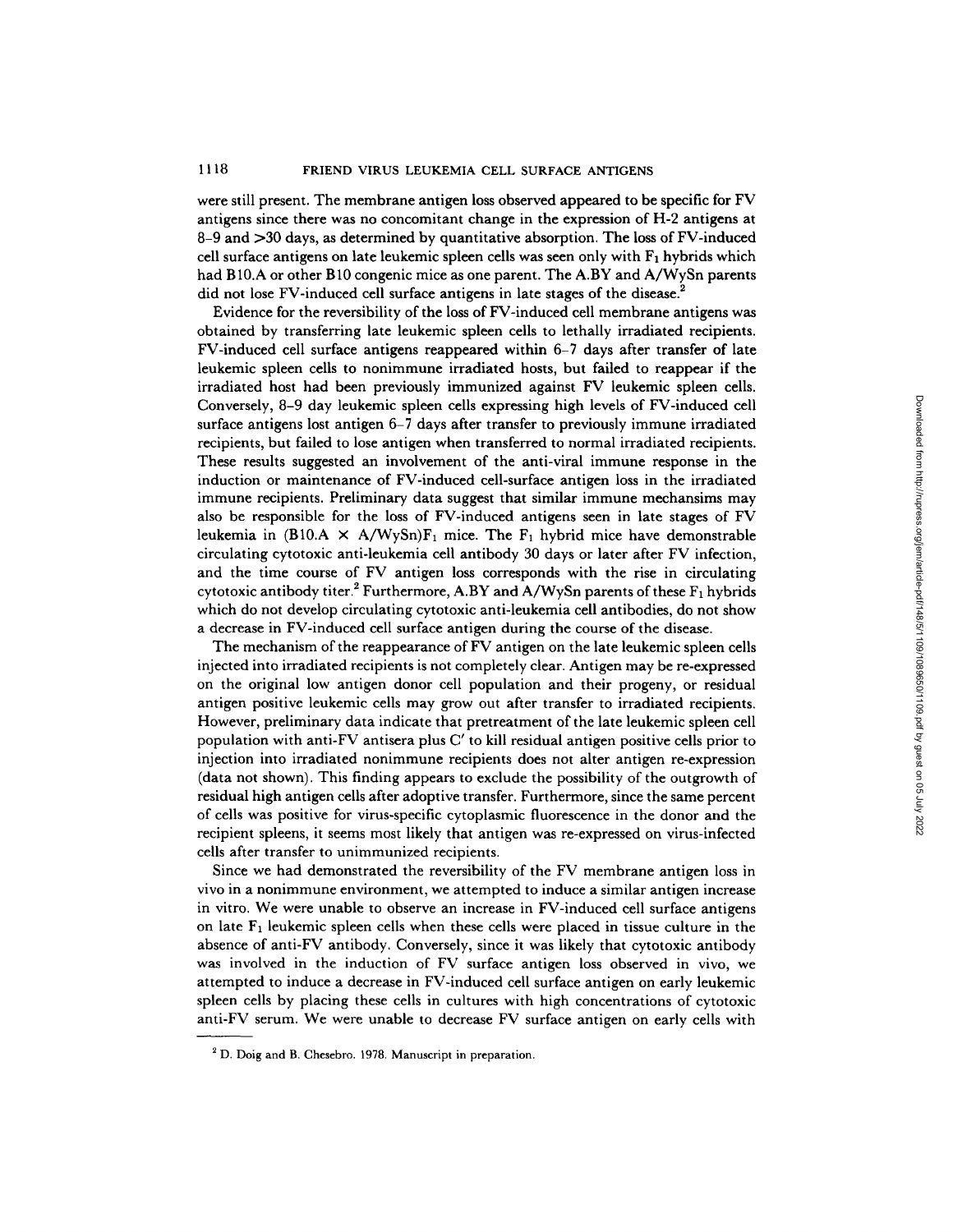this technique, and were even unable to decrease antigen by using an anti-FV/antiimmunoglobulin sandwich technique (data not shown). Old et al. (12) were able to cause a selective loss of TL (thymus-leukemia) antigens on ascites leukemia cells cultured in vitro in the presence of anti-TL antisera, and in vivo in immunized recipients (13). TL antigenic modulation was quite rapid and was shown to be an active metabolic process. The reappearance of TL antigen when the cells were cultured in the absence of anti-TL antibody was less rapid, and may have required several cell divisions (12). Genovesi et al. (14) observed modulation of FV antigen from the cell surface of a FV tumor line when incubated in vitro in the presence of anti-FV antibody. Antigenic modulation was seen to a greater extent when the cells were in logarithmic growth as compared to cells in a resting state. Failure of FV leukemic spleen cells to divide in vitro may explain why we were unable to induce in vitro modulation of FV antigens on early leukemic spleen cells or to observe FV antigen reappearance on late cells cultured in vitro. On the other hand, it is also possible that the FV antigen loss observed in vivo with leukemic spleen cells is substantially different from the antigenic modulation described with the TL system and with a FV tumor cell line in vitro.

Late  $F_1$  leukemic spleen cells retained intracellular or cytoplasmic FV-induced antigens while their surface antigens were lost. Ioachim et al. (15), found a similar disjunction between membrane and cytoplasmic Gross murine leukemia virus (MuLV) antigen expression when G-MuLV lymphoma cells were injected into partially tolerized rats. Thus in both FV and G-MuLV systems, leukemia cells sometimes exhibit surface antigenic adaptations to immune pressures without altering intracellular antigen expression. This may be a means by which tumor cells escape immune destruction (16). It is clear that the presence of cytotoxic anti-leukemia cell antibodies is not by itself sufficient to cause a recovery from leukemia (5). This may be because the leukemic cells become insensitive to antibody-mediated lysis as a result of a loss of FV-induced cell surface antigens. Similar findings have been reported for measles-virus infected cells which can also grow normally in the presence of cytotoxic anti-measles antibody (11). In vivo studies of suppression of tumor-specific cell surface antigen expression (17, 18) have involved transfer of tumor cells to immune recipients in order to induce antigen loss. Ioachim et al. (15, 19) reported that transfer of Gross MuLV lymphoma cells to immune recipients induced a decreased tumor antigen expression, and this antigen loss was associated with increased tumorigenicity on subsequent transfer. In the present study, adoptive transfer of tumor cells was not required to induce antigen loss, and the observed decreased antigen expression may represent a tumor cell adaptation to host immune pressures generated during the course of FV leukemia.

### Summary

Friend virus (FV)-induced leukemic spleen cells from (B10.A  $\times$  A)F<sub>1</sub> mice were found to lose sensitivity to antibody-mediated lysis during progression of erythroleukemia. This was correlated with a 78% loss of FV-induced cell surface antigens as determined by quantitative absorption of cytotoxic antibodies and with a decreased percentage of leukemic spleen cells showing membrane immunofluorescence with anti-FV antibody. Antigen loss was observed only with virus-induced antigens, and was limited to antigens expressed on the cell surface. FV-induced antigens were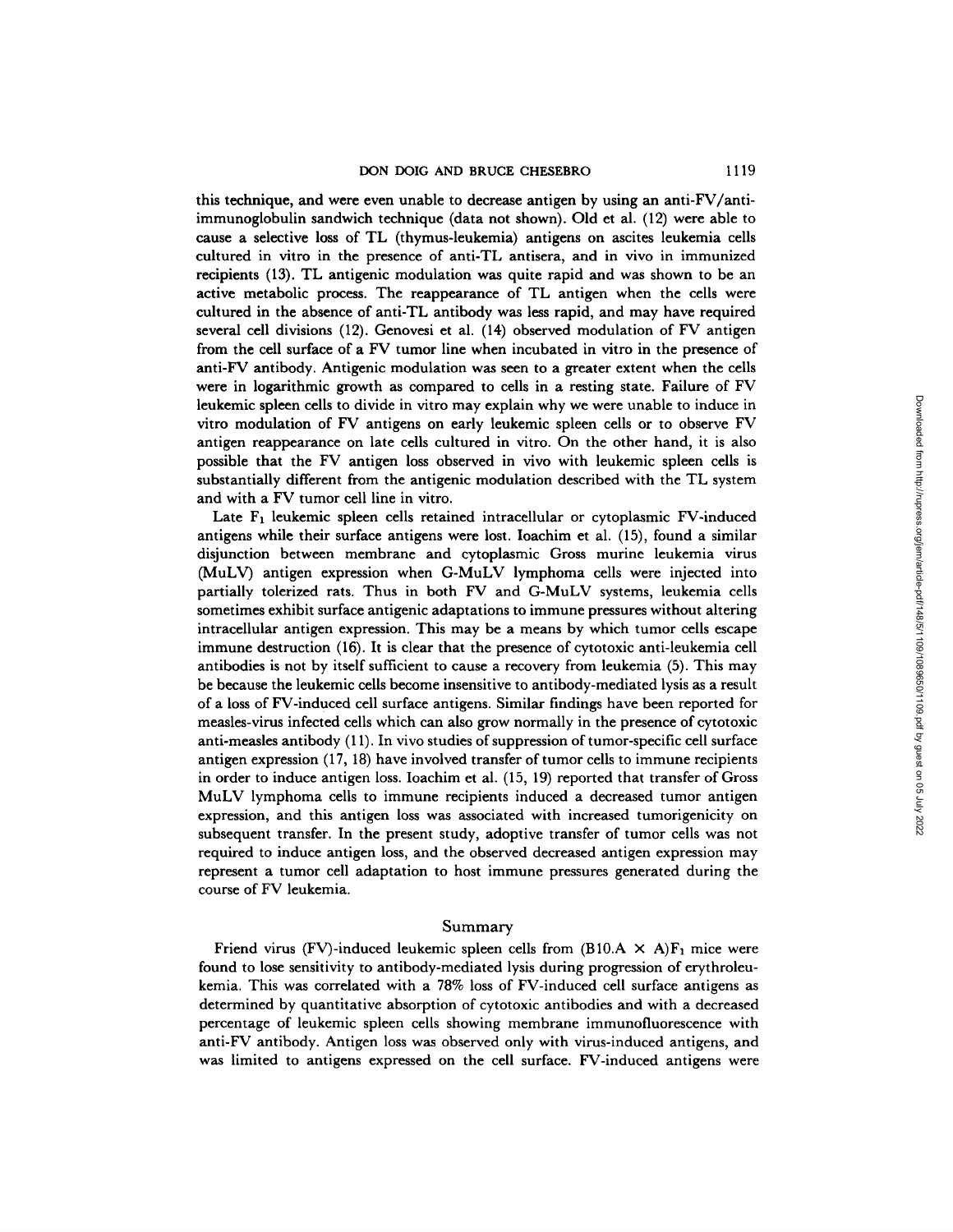# 1120 FRIEND VIRUS LEUKEMIA CELL SURFACE ANTIGENS

regained when low-antigen leukemia cells from late stages of the leukemia were transferred to lethally irradiated nonimmune recipients, but not when these cells were transferred to hyperimmune lethally irradiated recipients. Conversely, when highantigen leukemic spleen cells from early stages of the erythroleukemia were transferred to hyperimmune irradiated recipients, antigen loss was induced. The immune response to virus-induced antigens appeared to be involved in causing the antigenic changes observed on leukemia cells in this system.

We would like to thank Mrs. Helen Blahnik for preparation of the manuscript and Mr. Ray Holt for assistance with the mouse colony.

*Received for publication 23June 1978.* 

# References

- 1. Friend, C. 1957. Cell-free transmission in adult Swiss mice of a disease having the character of a leukemia.J. *Exp. Med.* 105:307.
- 2. Metcalf, D., J. Furth, and R. F. Buffett. 1959. Pathogenesis of mouse leukemia caused by Friend virus. *Cancer Res.* 19:52.
- 3. Rossi, G. B., G. Cudkowiez, and C. Friend. 1973. Transformation of spleen cells three hours after infection in vivo with Friend leukemia virus. *J. Natl. Cancer Inst.* 50:249.
- 4. Axelrad, A. A., and R. A. Steeves. 1964. Assay for Friend leukemia virus: rapid quantitative method based on enumeration of macroscopic spleen foci in mice. *Virology.* 24:513.
- 5. Chesebro, B., and K. Wehrly. 1976. Studies on the role of the host immune response in recovery from Friend virus leukemia. I. Antiviral and anti-leukemia cell antibodies. *J. Exp. Med.* 143:73.
- 6. Lilly, F. 1972. Antigen expression on spleen cells of Friend virus-infected mice. *In* RNA Viruses and Host Genomes in Oncogenesis. P. Emmelot and P. Bentvelzen, editors. North-Holland Publishing Co., Amsterdam. 229.
- 7. Chesebro, B., K. Wehrly, and J. Stempfling. 1974. Host genetic control of recovery from Friend leukemia virus-induced splenomegaly. Mapping of a gene within the major histocompatibility complex. *J. Exp. Med.* 140:1457.
- 8. Chesebro, B., K. Wehrly, K. Chesebro, and J. Portis. 1976. Characterization of Ia8 antigen, thy-1.2 antigen, complement receptors, and virus production in a group of murine virusinduced leukemia cell lines. *J. Immunol.* 117:1267.
- 9. Chesebro, B., and K. Wehrly. 1976. Studies on the role of the host immune response in recovery from Friend virus leukemia. II. Cell-mediated immunity.J. *Exp. Med.* 143:73.
- 10. Shortman, K., N. Williams, and P. Adams. 1972. The separation of different cell classes from lymphoid organs. V. Simple procedures for the removal of cell debris, damaged cells and erythroid cells from lymphoid cell suspensions. *J. Immunol. Methods.* 1:273.
- 11. Joseph, B. S., and M. B. A. Oldstone. 1975. Immunologic injury in measles virus infection. II. Suppression of immune injury through antigenic modulation.J. *Exp. Med.* 142:864.
- 12. Old, L. J., E. Stockert, E. A. Boyse, and J. H. Kim. 1968. Antigenic modulation. Loss of TL antigen from cells exposed to TL antibody. Study of the phenomenon in vitro. *J. Exp. Med.* 127:523.
- 13. Boyse, E. A., L. J. Old, and S. Luell. 1963. Antigenic properties of experimental leukemias. II. Immunological studies in *vivo* with C57B1/6 radiation-induced leukemias.J. *Natl. Cancer Inst.* 31:987.
- 14. Genovesi, E. V., P. A. Marx, and E. F. Wheelock. 1977. Antigenic modulation of Friend virus erythroleukemic cells in vitro by serum from mice with dormant erythroleukemia. J. *Exp. Med.* 146:520.
- 15. Ioachim, H. L., S. E. Keller, B. H. Dorsett, and A. Pearse. 1974. Induction of partial